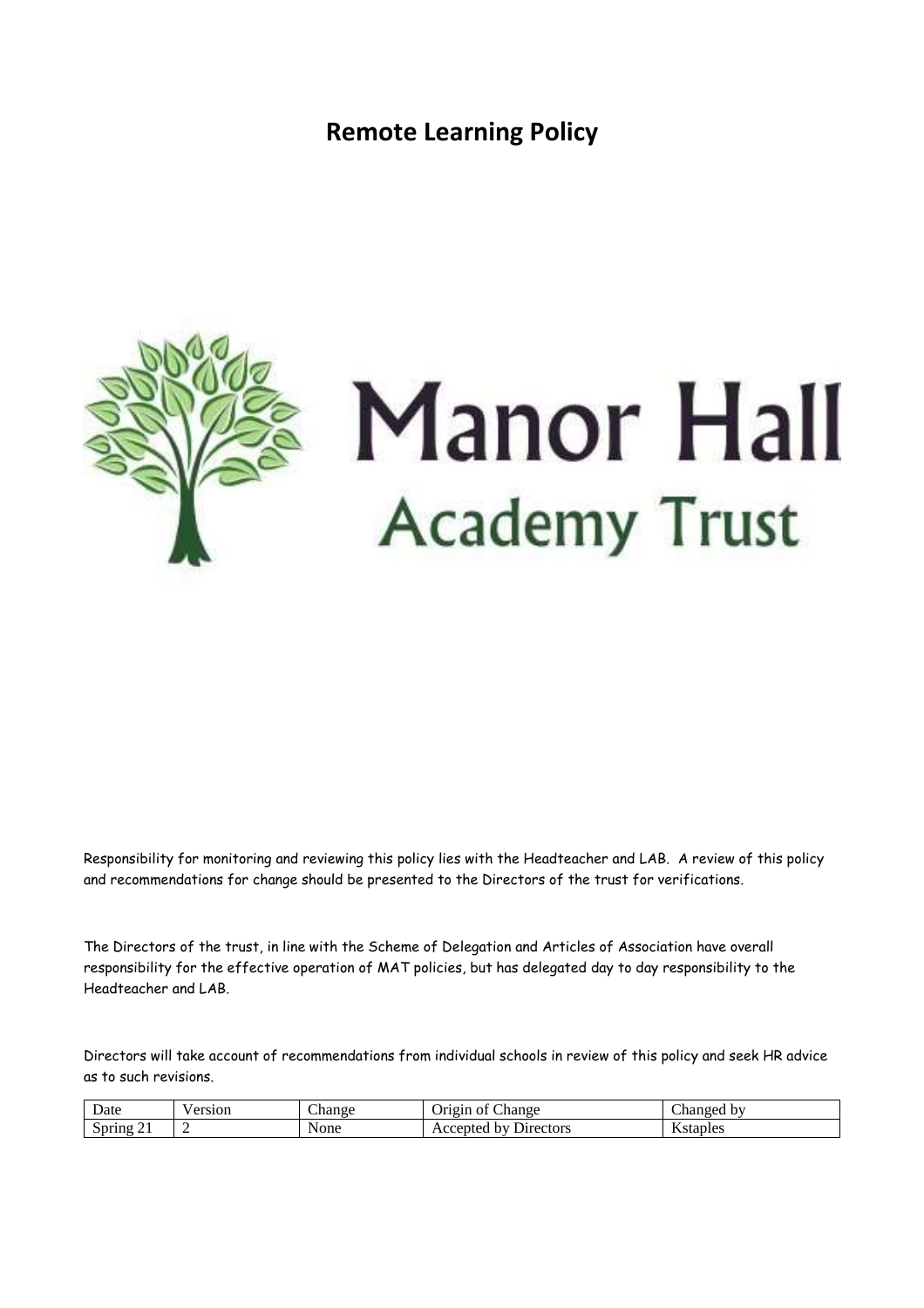

### **1. Aims**

This remote learning policy for staff aims to:

Ensure consistency in the approach to remote learning for pupils who aren't in school

Set out expectations for all members of the school community with regards to remote learning

Provide appropriate guidelines for data protection

### **2. Roles and responsibilities**

When providing remote learning, teaching staff must be available during normal school hours.

If they're unable to work for any reason during this time, for example due to sickness or caring for a dependent, they should report this using the normal absence procedure.

The DSL is responsible for ensuring that remote learning delivery and issues that may arise out of it is dealt with in line with the school's child protection / safeguarding policy.

Staff can expect pupils learning remotely to:

- Be contactable during the school day although consider they may not always be in front of a device the entire time
- Complete work to the deadline set by teachers
- Seek help if they need it, from teachers or teaching assistants
- Alert teachers if they're not able to complete work

Staff can expect parents with children learning remotely to:

- Make the school aware if their child is sick or otherwise can't complete work
- Seek help from the school if they need it
- Be respectful when making any complaints or concerns known to staff

The Local Advisory Board is responsible for:

- Monitoring the school's approach to providing remote learning to ensure education remains as high quality as possible
- Ensuring that staff are certain that remote learning systems are appropriately secure, for both data protection and safeguarding reasons

### **3. Who to contact**

If staff have any questions or concerns about remote learning, they should contact the following individuals:

- Issues in setting work talk to the relevant subject lead or SENCO
- $\bullet$  Issues with behaviour talk to the relevant head of phase or year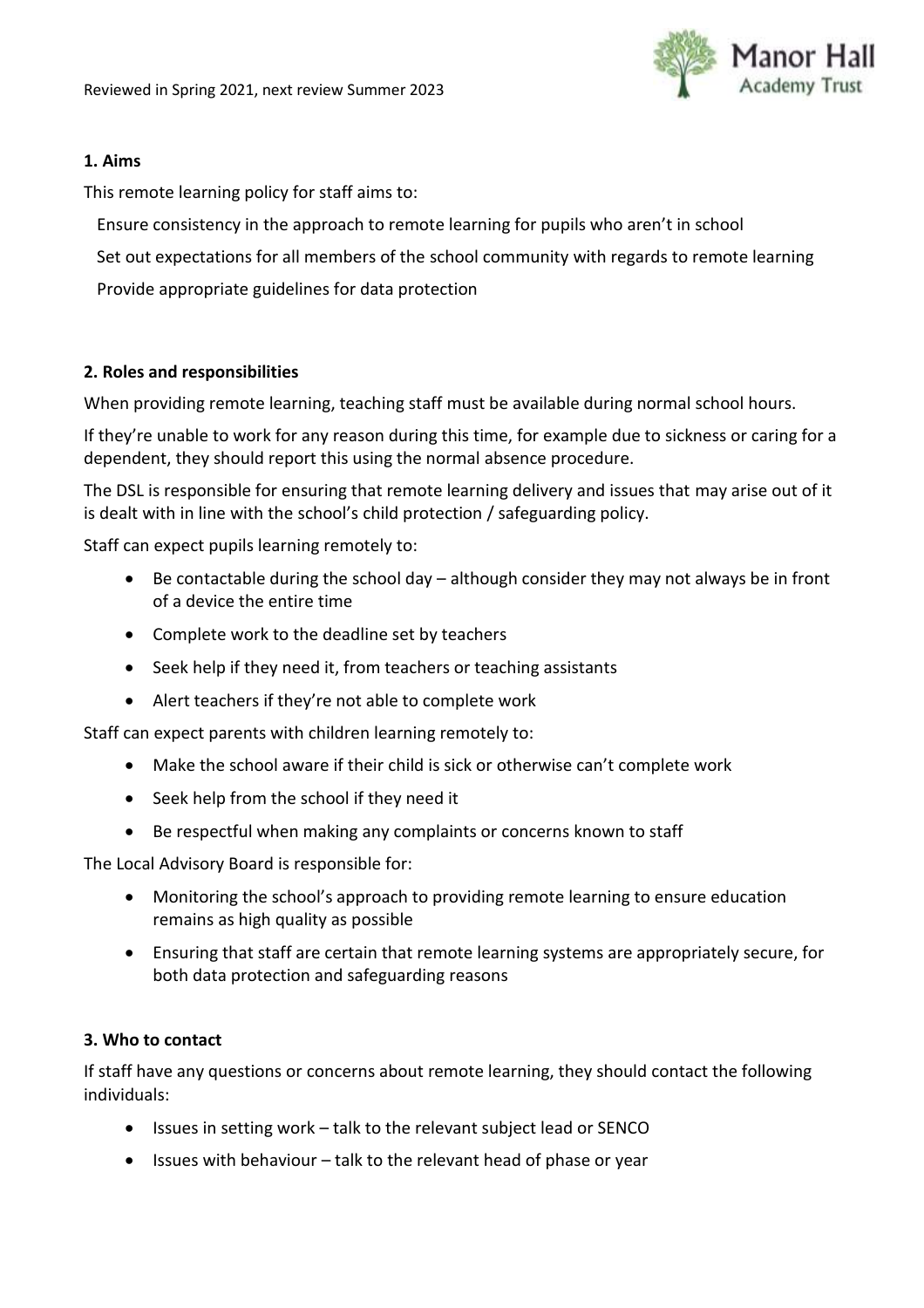

- $\bullet$  Issues with IT talk to your IT staff or IT provider (Staffs Tech; support@manorhall.academy)
- Issues with their own workload or wellbeing talk to their line manager
- Concerns about data protection talk to the data protection officer (see below)
- Concerns about safeguarding talk to the DSL (see below)

|                      | Data Protection                               | Safeguarding                                                        |  |
|----------------------|-----------------------------------------------|---------------------------------------------------------------------|--|
| Chaselea             | Headteacher@chaseleapru.staffs.sch.uk         | j.seymour@chaseleapru.staffs.sch.uk                                 |  |
| Cicely Haughton      | karen@cicely.manorhall.academy                | karen@cicely.manorhall.academy                                      |  |
| Springfield          | Melanie.rothwell@themeadows.manorhall.academy | Sarah.rubanski@themeadows.manorhall.academy                         |  |
| The Meadows          |                                               |                                                                     |  |
| Merryfields          | G.Eld@merryfields.staffs.sch.uk               | d.ellis@merryfields.staffs.sch.uk                                   |  |
| Rocklands            | bursar@rocklands.staffs.sch.uk                | jane@rocklands.staffs.sch.uk                                        |  |
| Loxley Hall          | t.bullock@loxley.manorhall.academy            | headarmitage@loxley.manorhall.academy                               |  |
| Shenstone<br>Lodge   | Neil.toplass.shenstonelodge.co.uk             | Leigh.bridgewater@shenstonelodge.co.uk / Allison.                   |  |
| <b>Bailey Street</b> | bursar@baileystreet.manorhall.academy         | robertsj@baileystreet.manorhall.academy                             |  |
| Castlewood           | d.williscroft@castlewoodschool.co.uk          | m.farrell@castlewoodschool.co.uk/<br>t.scott@castlewoodschool.co.uk |  |

### **4. Data protection**

### **4.1 Accessing personal data**

When accessing personal data for remote learning purposes, all staff members will must use a school device or log on through the school network.

# **4.2 Processing personal data**

Staff members may need to collect and/or share personal data such as phone numbers and personal email addresses as part of the remote learning system. As long as this processing is necessary for the school's official functions, individuals won't need to give permission for this to happen.

However, staff are reminded to collect and/or share as little personal data as possible online.

### **4.3 Keeping devices secure**

All staff members will take appropriate steps to ensure their devices remain secure. This includes, but is not limited to: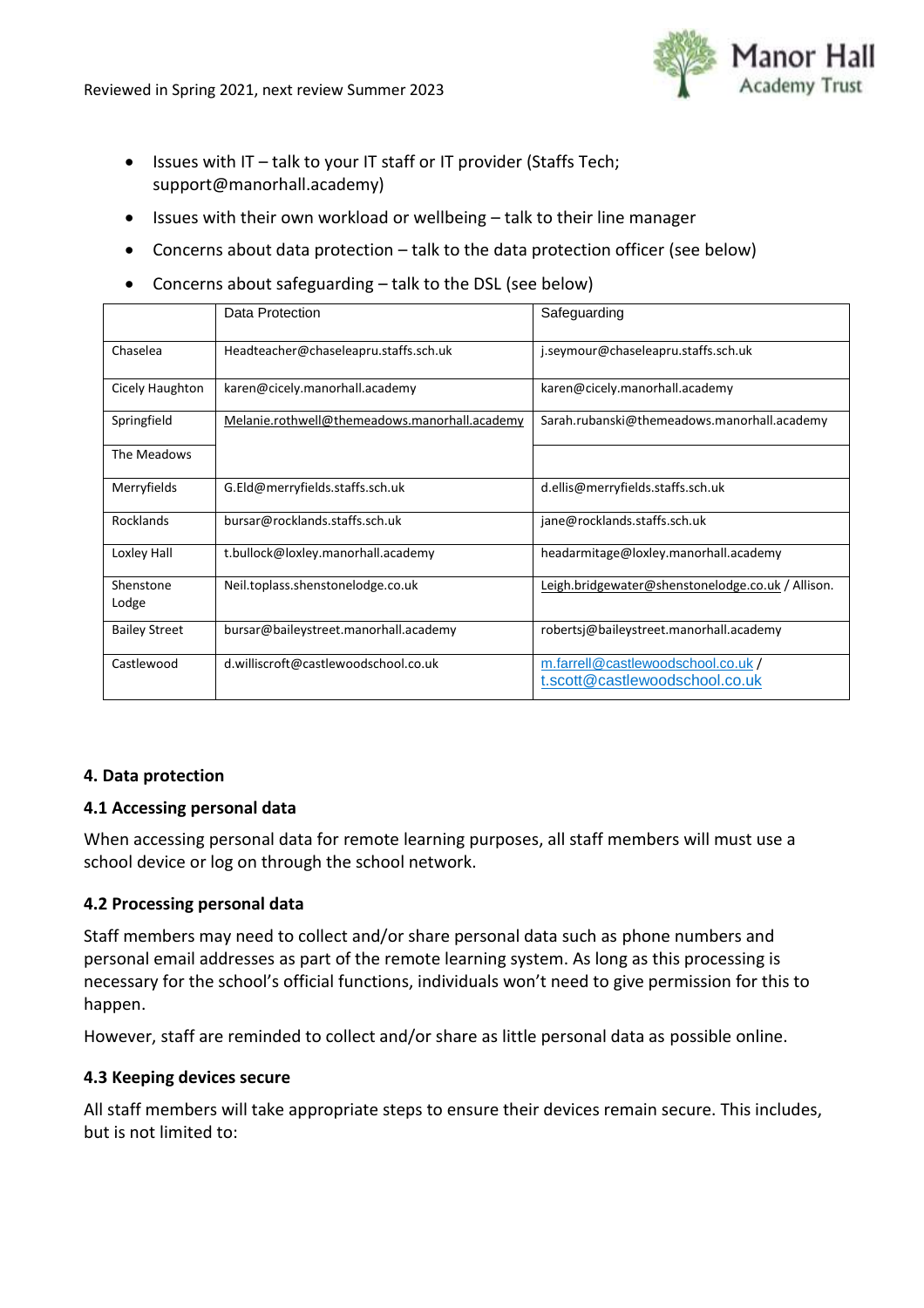

- Keeping the device password-protected strong passwords are at least 8 characters, with a combination of upper and lower-case letters, numbers and special characters (e.g. asterisk or currency symbol)
- Ensuring the hard drive is encrypted this means if the device is lost or stolen, no one can access the files stored on the hard drive by attaching it to a new device
- Making sure the device locks if left inactive for a period of time
- Not sharing the device among family or friends
- Installing antivirus and anti-spyware software
- Keeping operating systems up to date always install the latest updates

# **5. Guidance on appropriate conduct for remote working**

- Staff should not communicate with pupils or parents outside of school channels.
- When uploading resources ensure that there is no personal data included on open areas.
- If using a facility with chat, please decide if you need to disable this function.
- If you do use chat, ensure that pupils are informed that they should only talk about school work in the 'Stream' and that you may 'mute' them, i.e. stop them from posting or commenting, if they post anything that's inappropriate or bullying in nature.
- Give parents the chance to opt out of their child posting in the chat too. If they opt their child out, mute them or disable the chat facility.
- Always sit against a neutral background and ensure there is no personal data in the background. Most platforms have a background facility if you have not got a suitable background at home.
- Never record in their bedroom where possible (if that's not possible, use a neutral background).
- Apply the same dress code to remote teaching as you would in the school environment.
- Ensure that all other tabs or files open on your computer are hidden if you are sharing your screen.
- Double check that any other tabs they have open in their browser would be appropriate for a child to see, if they're sharing their screen
- Use professional language
- Ensure pupils are in a shared space in their house and that they are dressed appropriately – if they are not than ask them to turn off their camera.
- Inform parents that other children might see or hear them and anything in the background.
- When phoning students do this through parents' phones only (unless this itself poses a safeguarding risk), particularly in primary school, and in all cases make sure parents are aware and agree
- Call in school hours as much as possible
- Make sure someone else at school is aware, and keep a record of the date and time of each call
- Have a parent there at the child's end, and have the phone on speaker phone